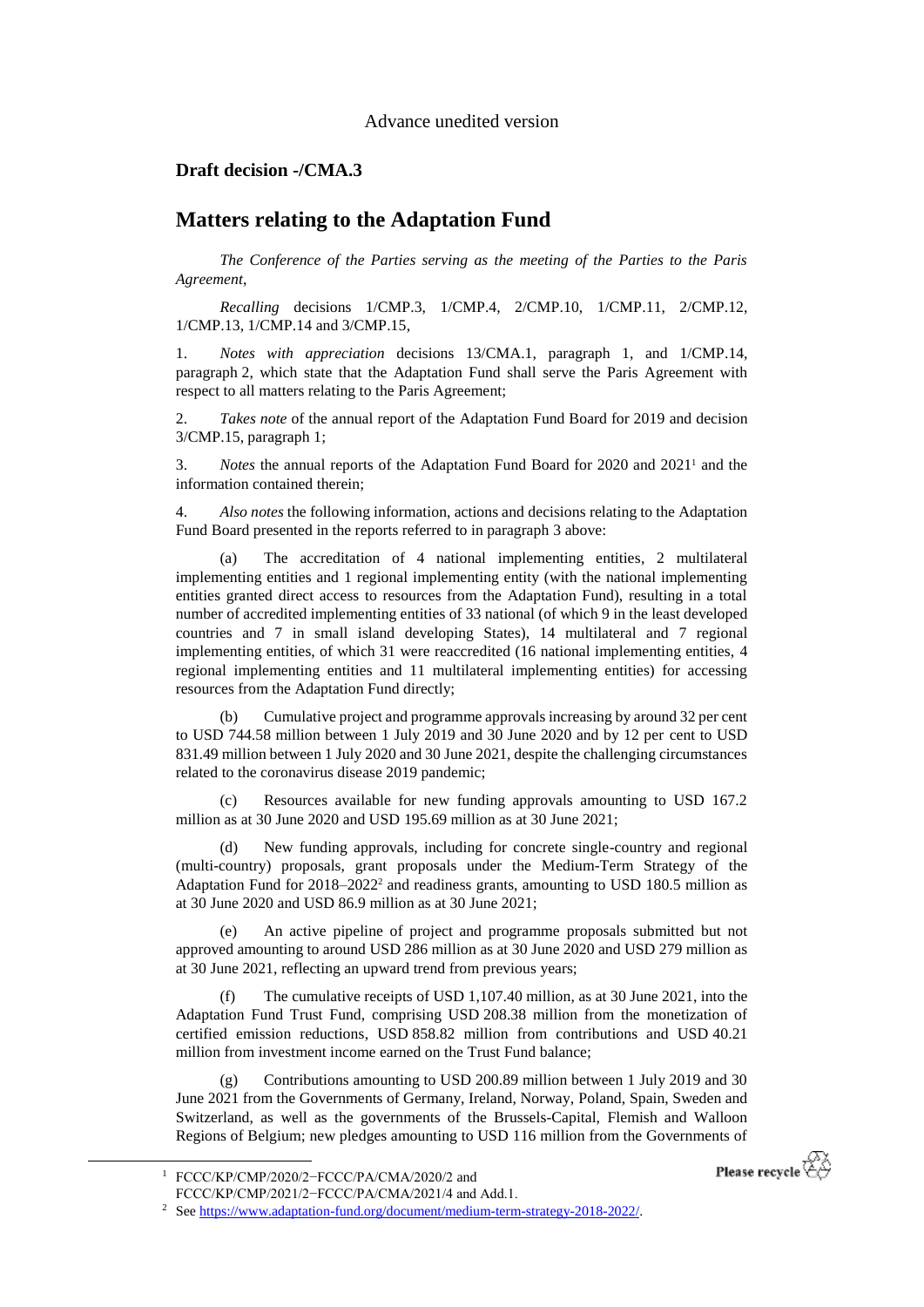Germany, Ireland, Italy and Sweden, as well as the governments of the Brussels-Capital and Walloon Regions of Belgium, towards the Adaptation Fund resource mobilization target of USD 120 million per year for the biennium 2020–2021; direct funding of EUR 10 million from the European Commission for a programme under the Adaptation Fund Innovation Facility; and the transfer of aggregated contributions from the United Nations Foundation, comprising various individual donations made between 1 July 2019 and 30 June 2020, prepared by the Adaptation Fund Board secretariat and the trustee;

(h) Outstanding pledges of USD 21.85 million as at 30 June 2020 and outstanding contributions of USD 36.27 million as at 30 June 2021;

(i) The approval of 29 single-country project or programme proposals submitted by implementing entities, totalling USD 174 million, of which 9 proposals submitted by national implementing entities, amounting to USD 14.5 million; 1 single-country proposal submitted by a regional implementing entity amounting to USD 9.9 million; and 19 singlecountry proposals submitted by multilateral implementing entities, totalling USD 149.6 million;

(j) The recommendation of the Project and Programme Review Committee to approve nine regional (multi-country) projects amounting to USD 93.9 million, for which funding was not readily available for one project from the tentatively set-aside amount, and the resulting decision of the Adaptation Fund Board to place it on a waitlist, to be approved intersessionally subject to the availability of funds;

(k) The ongoing implementation of activities under the Medium-Term Strategy of the Adaptation Fund for 2018–2022, with the second, third, fourth and fifth review cycles for grant funding windows for innovation, learning and project scale-up and the approval by the Adaptation Fund Board of the first four small-grant proposals for innovation, the first grant proposal for project scale-up and two grant proposals for learning, totalling USD 1,348,322; and the launch of two new innovation aggregator programmes, totalling USD 10 million, that offer small grants for innovation to non-accredited entities via two accredited multilateral implementing entities;

(1) The facilitation of the  $2<sup>nd</sup>$  meeting of the Committee of the Community of Practice for Direct Access Entities, held with the participation of the Green Climate Fund;

(m) New activities under the Medium-Term Strategy of the Adaptation Fund for 2018–2022, including the approval of large grants for innovation and a funding window for enhanced direct access; the endorsement of the principles of locally led adaptation action following engagement with the Global Commission; and the launch of the Adaptation Fund Climate Innovation Accelerator;

(n) The launch of a virtual learning course on unlocking adaptation finance and accessing the Adaptation Fund;

(o) The approval of funding decisions for readiness grants amounting to USD 234,820, consisting of South–South cooperation grants and technical assistance grants for the environmental and social safeguards policy and the gender policy; and a new readiness support package grant window following a successful pilot phase;

(p) The organization of virtual readiness events for accredited national implementing entities, including two webinars on project development, a global accreditation training workshop and a country exchange for South–South learning;

(q) Cumulative disbursements to the 121 projects approved since the operationalization of the Adaptation Fund amounting to USD 485.9 million, including USD 76.2 million disbursed between 1 July 2020 and 30 June 2021;

(r) The implementation of proactive measures to support Parties and implementing entities in mitigating the effects of the pandemic and minimizing any related disruption, and to mitigate the impact on the portfolio of the Adaptation Fund;

The issuance of targeted communication and messaging on themes such as the unique value of the pioneering scalable work of the Adaptation Fund, the implementation of the Medium-Term Strategy of the Adaptation Fund for 2018–2022, the response of the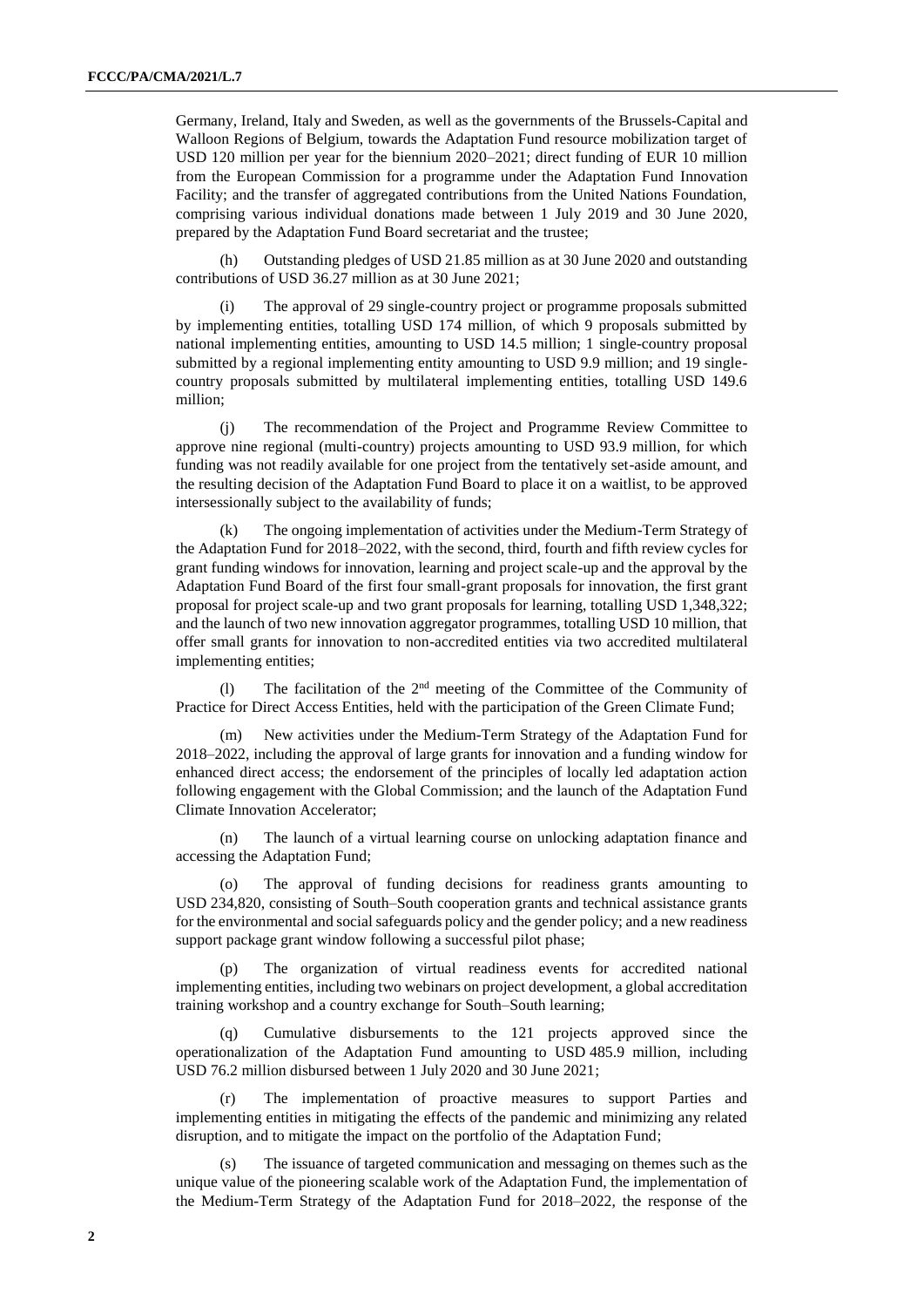Adaptation Fund to the pandemic and the value of the Adaptation Fund in building broader resilience;

(t) The promotion of linkages of the Adaptation Fund with other bodies under the Convention, such as the Adaptation Committee, the Climate Technology Centre and Network, the Global Environment Facility, the Green Climate Fund, the Paris Committee on Capacity-building and the Standing Committee on Finance – the Adaptation Fund Board held discussions on linkages between the Adaptation Fund and the Green Climate Fund, including through a framework for promoting the scaling up of funded projects and the Community of Practice for Direct Access Entities;

(u) Policy decisions regarding project approval and implementation, including to streamline the project and programme review process, to update the policy for project and programme delays and to make readiness grants available throughout the year by including an additional review cycle;

(v) The approval of the updated Adaptation Fund gender policy and action plan and application of the updated Adaptation Fund project performance report template by implementing entities to track progress more systematically;

(w) Consideration of options for further enhancing civil society participation and engagement in Adaptation Fund work;

(x) The implementation of activities of the Technical Evaluation Reference Group of the Adaptation Fund as the basis for developing and approving its multi-year strategy and work programme and corresponding two-year budget, including evaluative activities as part of the multi-year strategy and work programme approved by the Adaptation Fund Board, such as the revision of the Adaptation Fund evaluation framework and the midterm review of the Medium-Term Strategy of the Adaptation Fund for 2018–2022;<sup>3</sup>

5. *Welcomes with appreciation* the decision of the Adaptation Fund Board to increase the finance access cap per country from USD 10 million to USD 20 million and the number of accredited national implementing entities per eligible developing country Party from one to two: $4$ 

6. *Welcomes* the financial pledges to the Adaptation Fund made by the European Commission, the Governments of Canada, Finland, Germany, Ireland, Norway, Qatar, Spain, Sweden, Switzerland, the United Kingdom of Great Britain and Northern Ireland and the United States of America, as well as the governments of the Brussels-Capital, Flemish and Walloon Regions of Belgium and the provincial government of Quebec, equivalent to USD 356 million;

7. *Takes note* of decision -/CMP.16, <sup>5</sup> *confirms* that developing country Parties to the Paris Agreement that are particularly vulnerable to the adverse effects of climate change are eligible for funding from the Adaptation Fund, *recalls* decision 1/CMP.3, paragraph 4, and *invites* the Conference of the Parties serving as the meeting of the Parties to the Kyoto Protocol to request the Adaptation Fund Board to amend the relevant operational policies and guidelines, as well as its strategic priorities, policies and guidelines accordingly;

8. *Takes note* of decision -/CMP.16, <sup>6</sup> *confirms* that Parties to the Paris Agreement are eligible for membership on the Adaptation Fund Board, *recalls* decision 1/CMP.3, paragraph 4, and *invites* the Conference of the Parties serving as the meeting of the Parties to the Kyoto

 $\overline{a}$ 

<sup>3</sup> Adaptation Fund Board document AFB/EFC.28/7. Available at [https://www.adaptation](https://www.adaptation-fund.org/document/mid-term-review-of-the-medium-term-strategy-of-the-adaptation-fund/)[fund.org/document/mid-term-review-of-the-medium-term-strategy-of-the-adaptation-fund/.](https://www.adaptation-fund.org/document/mid-term-review-of-the-medium-term-strategy-of-the-adaptation-fund/)

<sup>4</sup> Adaptation Fund Board decision B.36/42. Available at [https://www.adaptation-fund.org/documents](https://www.adaptation-fund.org/documents-publications/)[publications/.](https://www.adaptation-fund.org/documents-publications/)

<sup>&</sup>lt;sup>5</sup> Draft decision entitled "Report of the Adaptation Fund Board for 2020 and 2021" proposed under agenda item 7(a) of the Conference of the Parties serving as the meeting of the Parties to the Kyoto Protocol at its sixteenth session.

<sup>&</sup>lt;sup>6</sup> As footnote 5 above.